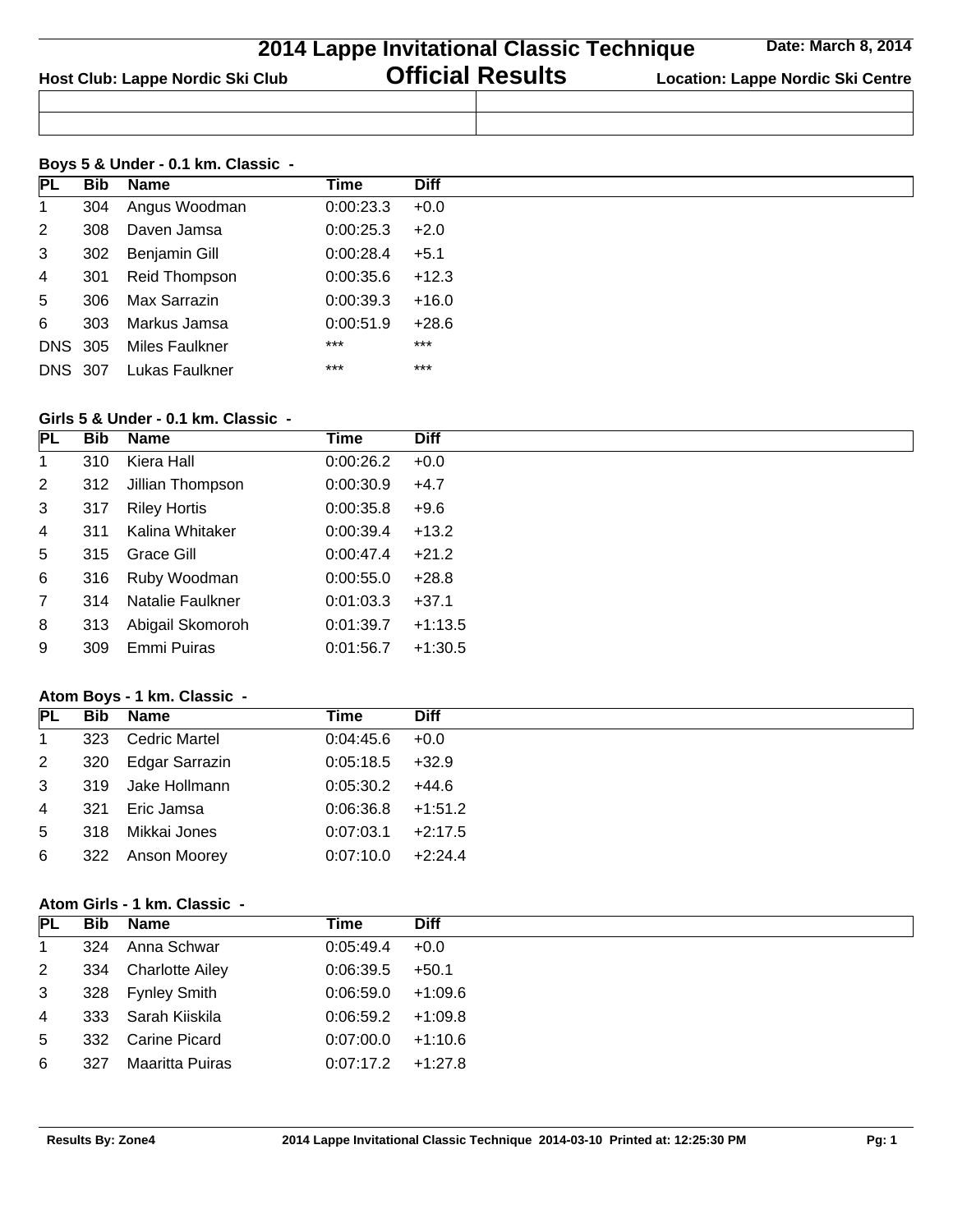## **Atom Girls Continued ... - 1 km. Classic -**

| <b>PL</b>       | Bib | Name                   | Time                | <b>Diff</b> |
|-----------------|-----|------------------------|---------------------|-------------|
| $\overline{7}$  |     | 329 Charlotte Sarrazin | $0:08:00.3$ +2:10.9 |             |
| 8               |     | 326 Mackenzie Thompson | $0.08:45.0$ +2.55.6 |             |
| 9               |     | 325 Ayla Moorey        | $0:10:21.4$ +4:32.0 |             |
| 10 <sup>1</sup> |     | 330 Madeline Giardetti | 0:11:02.4           | +5:13.0     |
|                 |     | DNS 331 Sally Stewart  | $***$               | ***         |

## **Pee Wee Boys - 2 km. Classic -**

| <b>PL</b>       |     | <b>Bib</b> Name        | Time              | <b>Diff</b> |
|-----------------|-----|------------------------|-------------------|-------------|
| $\mathbf{1}$    |     | 342 Alexander Randall  | 0:07:19.1         | $+0.0$      |
| 2               | 341 | Max Hollmann           | 0:07:49.5         | $+30.4$     |
| $\mathbf{3}$    |     | 335 Edwynn Schwar      | $0:08:14.2$ +55.1 |             |
| $\overline{4}$  | 339 | Lukas Hortis           | 0:08:36.0         | $+1:16.9$   |
| 5               | 336 | <b>Matthew Randall</b> | 0:09:11.0         | $+1:51.9$   |
| 6               |     | 338 Eric Koski-Harja   | 0:09:29.7         | $+2:10.6$   |
| $7\overline{ }$ | 340 | Dylan Halls            | 0.09:41.0         | $+2:21.9$   |
| <b>DSQ 337</b>  |     | Alex Brown             | $***$             | $***$       |

## **Pee Wee Girls - 2 km. Classic -**

| PL              | <b>Bib</b> | <b>Name</b>            | Time      | <b>Diff</b> |
|-----------------|------------|------------------------|-----------|-------------|
| 1               | 350        | Anna Stewart           | 0:07:54.8 | $+0.0$      |
| $\overline{2}$  | 347        | Simone Poulin          | 0.08:58.9 | $+1:04.1$   |
| 3               | 349        | Carley Kiiskila        | 0:09:01.5 | $+1:06.7$   |
| 4               | 345        | Olivia Demetrakopoulos | 0:09:26.1 | $+1:31.3$   |
| $5\overline{)}$ | 346        | <b>Brooke Ailey</b>    | 0:10:06.9 | $+2:12.1$   |
| 6               | 351        | Katie Wood             | 0:10:47.9 | $+2:53.1$   |
| $7\overline{ }$ | 343        | Daphne Martel          | 0:10:58.7 | $+3:03.9$   |
| 8               | 344        | Aurora Smith           | 0:11:14.1 | $+3:19.3$   |
| 9               | 352        | Danika Whitaker        | 0:11:33.8 | $+3:39.0$   |
| 10              | 348        | Sabrina Picard         | 0:14:09.3 | $+6:14.5$   |
| 11              | 353        | Katie Meakin           | 0:15:01.4 | $+7:06.6$   |

### **Midget Boys - 3.2 km. Classic -**

| PL <b>FL</b>   | Bib     | Name              | Time                | <b>Diff</b> |
|----------------|---------|-------------------|---------------------|-------------|
| $\mathbf{1}$   | 361     | Kai Meekis        | 0:10:27.6           | $+0.0$      |
| $\overline{2}$ | 360     | Nicholas Randall  | 0:10:57.9           | $+30.3$     |
| $\mathbf{3}$   | 358     | Travis Halls      | $0:11:39.9$ +1:12.3 |             |
| $\overline{4}$ | 357     | Niklas Harkonen   | $0:11:49.5$ +1:21.9 |             |
| 5 <sup>5</sup> | 356     | Erik Schlyter     | 0:11:50.3           | $+1:22.7$   |
| 6              |         | 354 Eli Greenwood | 0:12:15.2           | $+1:47.6$   |
| $7^{\circ}$    | 359     | Jonas Olsen       | 0:14:30.6           | $+4:03.0$   |
|                | DNS 355 | Aleksi Luoma      | $***$               | $***$       |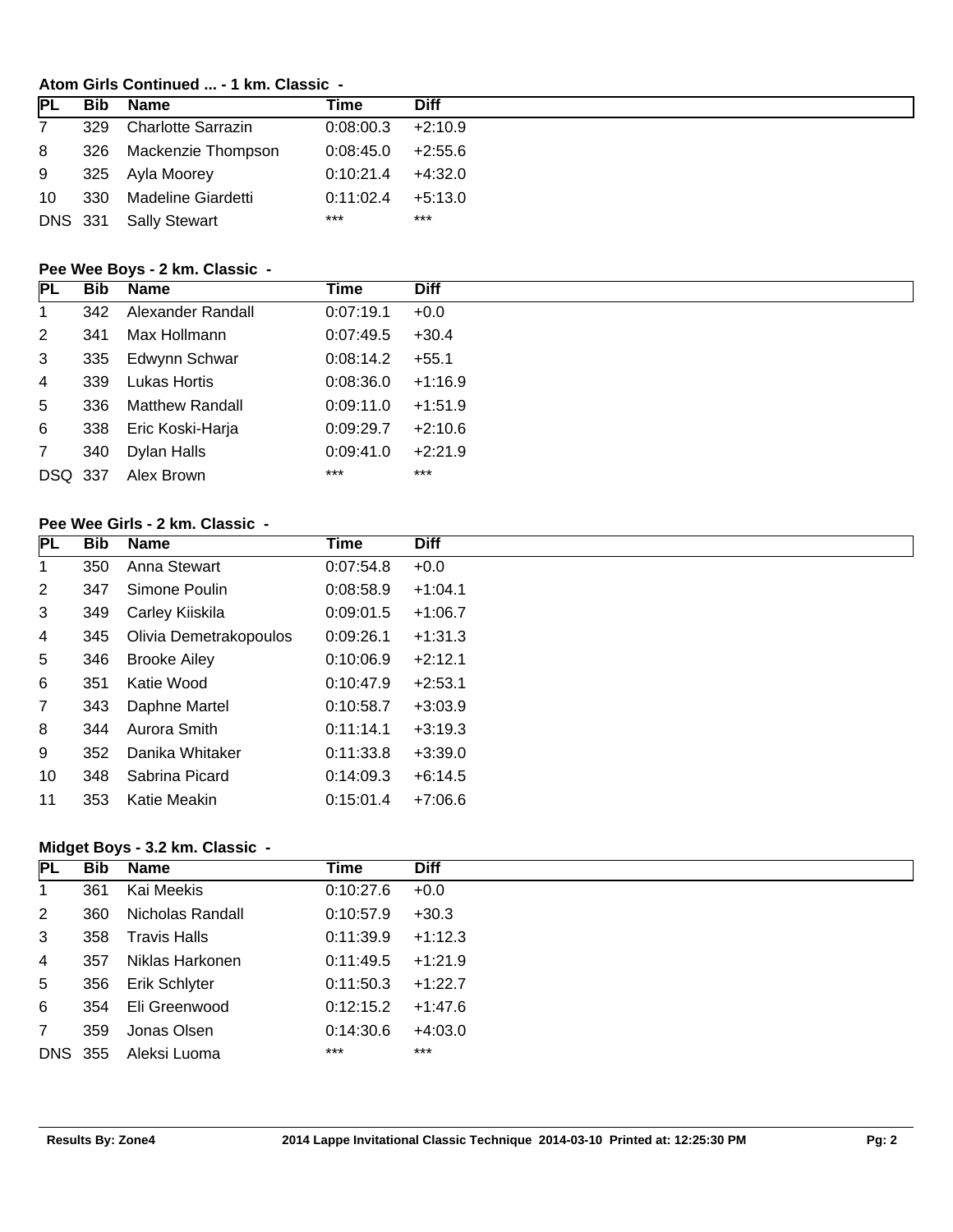### **Midget Girls - 3.2 km. Classic -**

| <b>PL</b>      | <b>Bib Name</b>          | Time                | <b>Diff</b> |
|----------------|--------------------------|---------------------|-------------|
| $\mathbf{1}$   | 366 Tessa Schwar         | $0.12:22.8$ +0.0    |             |
| $2^{\circ}$    | 363 Ashley Hortis        | $0:12:56.6$ +33.8   |             |
| 3              | 362 Alex Wood            | $0:14:21.5$ +1:58.7 |             |
| $\overline{4}$ | 364 Charlotte Johnston   | 0:15:39.7           | $+3:16.9$   |
|                | DSQ 365 Madeline Fabiano | $***$               | ***         |

#### **Junior Boys - 5.8 km. Classic -**

| <b>PL</b>      | Bib | Name               | Time               | <b>Diff</b> |
|----------------|-----|--------------------|--------------------|-------------|
|                |     | 367 Antony Gunka   | $0.19:14.6 + 0.0$  |             |
| $\overline{2}$ |     | 368 Brady Harkonen | $0.19.33.9 + 19.3$ |             |
|                |     | DNS 369 Leo Dube   | ***                | $***$       |

### **Juvenile Boys - 5.8 km. Classic -**

| <b>PL</b> | Bib | Name                      | Time                | <b>Diff</b> |
|-----------|-----|---------------------------|---------------------|-------------|
|           |     | 372 Aidan Carr            | $0.19:12.3 +0.0$    |             |
| 2         |     | 373 Anton Demetrakopoulos | $0:20:11.5$ +59.2   |             |
|           |     | 3 371 Aidan Johnston      | $0:20:51.5$ +1:39.2 |             |
|           |     | DNS 370 Martti Muzyka     | ***                 | $***$       |

### **Master Men 31+ - 5.8 km. Classic -**

| PL | $\sim$<br>Bit | Name                  | <b>Time</b> | <b>Diff</b> |
|----|---------------|-----------------------|-------------|-------------|
|    | ~-<br>314     | .<br>Hortis<br>∙reddy | ∩.∩∩.∩⊿     | +0.∪        |

### **Master Men 41+ - 5.8 km. Classic -**

| <b>PL</b> | <b>Bib</b> | Name                   | Time                | Diff |
|-----------|------------|------------------------|---------------------|------|
|           | 377        | <b>Patrick Martel</b>  | $0.19.32.4 + 0.0$   |      |
| 2         |            | 375 Todd Randall       | $0.23:03.8$ +3.31.4 |      |
| 3         |            | 376 Christian Hollmann | $0:23:07.6$ +3:35.2 |      |

#### **Master Men 51+ - 5.8 km. Classic -**

| <b>PL</b>   | Bib | Name                 | Time                 | <b>Diff</b> |
|-------------|-----|----------------------|----------------------|-------------|
|             |     | 379 Paul Inkila      | $0:18:33.2 +0.0$     |             |
| $2^{\circ}$ |     | 381 Jim Bailey       | $0:23:01.7$ +4:28.5  |             |
|             |     | 3 378 Kevin Schlyter | $0:24:43.0 + 6:09.8$ |             |
|             |     | DNS 380 Ron Mahler   | ***                  | $***$       |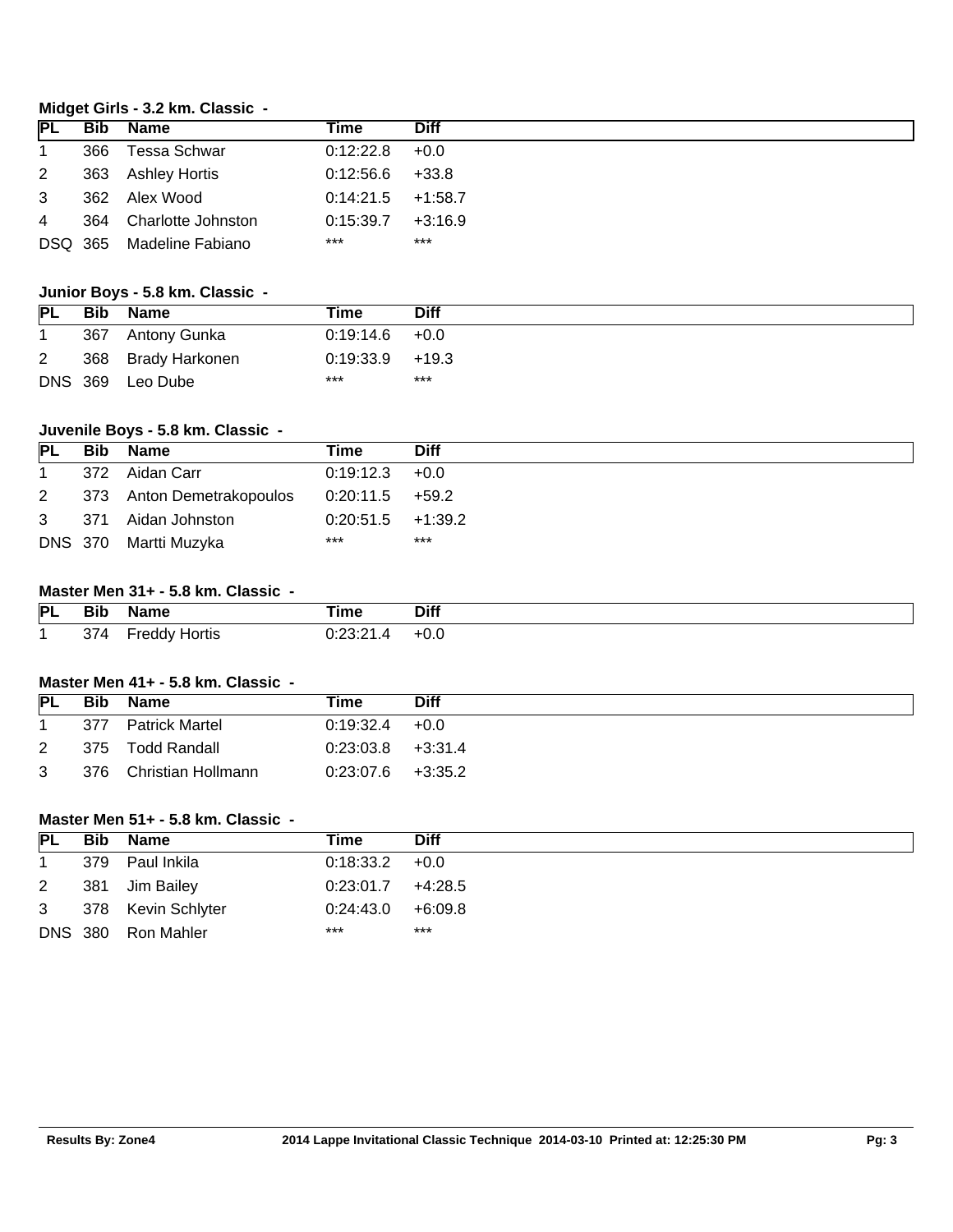#### **Master Men 61+ - 5.8 km. Classic -**

| PL | <b>Bib</b> | Name          | <b>Time</b>                                 | <b>Diff</b> |
|----|------------|---------------|---------------------------------------------|-------------|
|    | 382        | Chris<br>Hegg | $\mathbf{r}$<br>ז הרי∩<br>∪.∠∠.ວ∪. <i>.</i> | +0.0        |

### **Senior Women - 5.8 km. Classic -**

| <b>PL</b>      |     | <b>Bib</b> Name         | Time              | <b>Diff</b> |
|----------------|-----|-------------------------|-------------------|-------------|
| $\mathbf{1}$   |     | 384 Erin Tribe          | 0:18:41.5         | $+0.0$      |
| $\overline{2}$ | 387 | Jenn Jackson            | $0:18:54.6$ +13.1 |             |
| 3              |     | 383 Alannah Maclean     | $0.19:10.5$ +29.0 |             |
| $\overline{4}$ | 386 | Katherine Hall          | 0:20:49.4         | $+2:07.9$   |
| 5 <sub>1</sub> |     | 385 Kelly Henry         | 0:20:53.1         | $+2:11.6$   |
| 6              | 389 | Lindsay Inkila          | 0:21:04.1         | $+2:22.6$   |
|                |     | DNS 388 Daphne Haggarty | $***$             | $***$       |

### **Junior Women - 5.8 km. Classic -**

| <b>PL</b> | Bit           | Name                                           | Γime                  | Diff |
|-----------|---------------|------------------------------------------------|-----------------------|------|
|           | $\sim$ $\sim$ |                                                |                       |      |
|           | 390           | ` <del>J</del> unka<br>bara <sup>.</sup><br>Dd | n. n. .<br>0. I .U .U | +0.ບ |

### **Junior Girls - 5.8 km. Classic -**

| PL | <b>Bil</b> | ----<br>name | ⊺ime                          | <b>Diff</b> |
|----|------------|--------------|-------------------------------|-------------|
|    | 39         | w<br>пкііа   | $\overline{\phantom{a}}$<br>. | +∪.⊾        |

#### **Juvenile Girls - 5.8 km. Classic -**

| <b>PL</b>  | <b>Bib</b> | <b>Name</b>     | Time      | Diff   |
|------------|------------|-----------------|-----------|--------|
|            | 393        | Heidi Stewart   | 0:21:59.6 | $+0.0$ |
| <b>DNS</b> | 392        | Jacqueline Dube | ***       | $***$  |

#### **Master Women 31+ - 5.8 km. Classic -**

| <b>PL</b>      | Bib. | Name                     | Time                  | <b>Diff</b> |
|----------------|------|--------------------------|-----------------------|-------------|
| $\mathbf 1$    |      | 395 Rebecca Puiras       | $0.21:06.6$ +0.0      |             |
| 2              |      | 396 Amanda Holdsworth    | $0:21:55.9$ +49.3     |             |
| 3              | 397  | Jodi Hall                | $0.23:16.4 +2.09.8$   |             |
| $\overline{4}$ |      | 398 Marilyn Ailey        | $0.24.08.4$ $+3.01.8$ |             |
|                |      | DNS 394 Marianne Stewart | ***                   | $***$       |

### **Master Women 41+ - 5.8 km. Classic -**

| <b>PL</b> | <b>Bib</b> | <b>Name</b>      | Time      | Diff      |
|-----------|------------|------------------|-----------|-----------|
|           | 400        | Fiona McKenna    | 0:22:53.8 | $+0.0$    |
| 2         | 399        | Stephanie Marler | 0:29:19.4 | $+6:25.6$ |